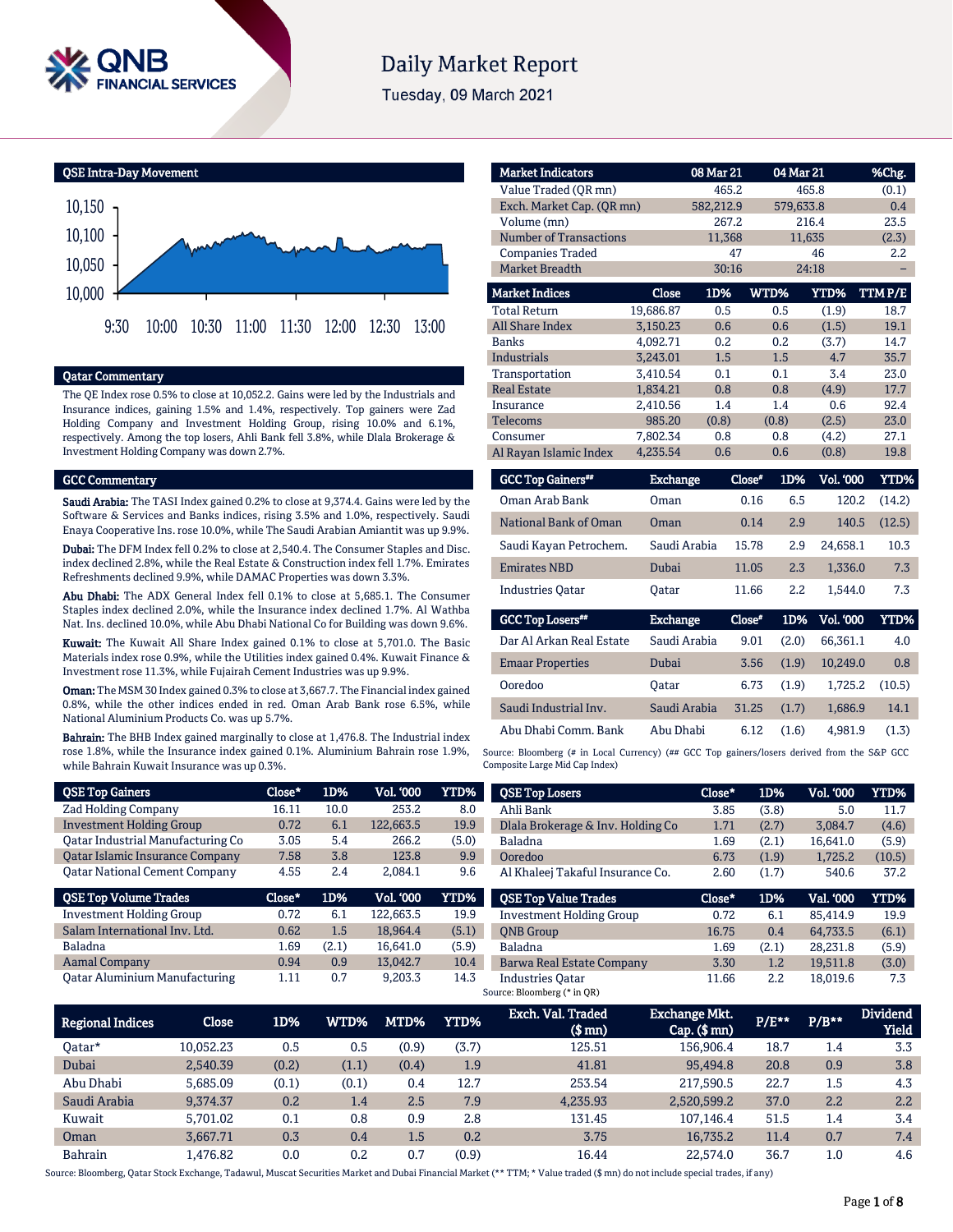### Qatar Market Commentary

- The QE Index rose 0.5% to close at 10,052.2. The Industrials and Insurance indices led the gains. The index rose on the back of buying support from GCC, Arab and Foreign shareholders despite selling pressure from Qatari shareholders.
- Zad Holding Company and Investment Holding Group were the top gainers, rising 10.0% and 6.1%, respectively. Among the top losers, Ahli Bank fell 3.8%, while Dlala Brokerage & Investment Holding Company was down 2.7%.
- Volume of shares traded on Monday rose by 23.5% to 267.2mn from 216.4mn on Sunday. Further, as compared to the 30-day moving average of 182.5mn, volume for the day was 46.4% higher. Investment Holding Group and Salam International Investment Limited were the most active stocks, contributing 45.9% and 7.1% to the total volume, respectively.

| <b>Overall Activity</b>        | Buy %* | Sell %* | Net (QR)       |
|--------------------------------|--------|---------|----------------|
| Qatari Individuals             | 42.75% | 38.30%  | 20,682,850.9   |
| <b>Oatari Institutions</b>     | 16.60% | 28.38%  | (54,769,440.3) |
| Oatari                         | 59.35% | 66.68%  | (34,086,589.4) |
| <b>GCC</b> Individuals         | 1.44%  | 1.90%   | (2,137,052.4)  |
| <b>GCC</b> Institutions        | 2.29%  | 0.43%   | 8,650,987.7    |
| <b>GCC</b>                     | 3.73%  | 2.33%   | 6,513,935.3    |
| Arab Individuals               | 12.68% | 10.98%  | 7,881,499.9    |
| Arab                           | 12.68% | 10.98%  | 7,881,499.9    |
| Foreigners Individuals         | 2.80%  | 2.39%   | 1,900,472.7    |
| <b>Foreigners Institutions</b> | 21.44% | 17.61%  | 17,790,681.5   |
| <b>Foreigners</b>              | 24.24% | 20.00%  | 19,691,154.1   |

Source: Qatar Stock Exchange (\*as a % of traded value)

# Earnings Releases, Global Economic Data and Earnings Calendar

# Earnings Releases

| Company                       | Market       | Currency   | Revenue (mn)<br>402020 | % Change<br>YoY | <b>Operating Profit</b><br>(mn) 402020 \ | % Change<br>YoY          | Net Profit<br>$(mn)$ 402020 | % Change<br>YoY |
|-------------------------------|--------------|------------|------------------------|-----------------|------------------------------------------|--------------------------|-----------------------------|-----------------|
| Maharah Human Resources Co.*  | Saudi Arabia | SR         | .416.4                 | $-6.3%$         | 183.0                                    | $-35.2\%$                | 177.3                       | -34.8%          |
| Orient Unb Takaful*           | Dubai        | <b>AED</b> | 68.0                   | 6.0%            |                                          | -                        | 6.2                         | 454.4%          |
| AXA Green Crescent Insurance* | Abu Dhabi    | AED        | 32.6                   | $-7.2%$         | -                                        | $\overline{\phantom{0}}$ |                             | L286.4%         |

Source: Company data, DFM, ADX, MSM, TASI, BHB. (\*Financial for FY2020)

#### Global Economic Data

| Date  | Market  | <b>Source</b>                    | <b>Indicator</b>              | Period | Actual  | <b>Consensus</b> | <b>Previous</b> |
|-------|---------|----------------------------------|-------------------------------|--------|---------|------------------|-----------------|
| 03/08 | EU      | <b>Sentix Behavioral Indices</b> | Sentix Investor Confidence    | Mar    | 5.0     | 1.4              | $-0.2$          |
| 03/08 | Germany | Deutsche Bundesbank              | Industrial Production SA MoM  | lan    | $-2.5%$ | $-0.4%$          | 1.9%            |
| 03/08 | Germanv | Bundesministerium fur Wirtscha   | Industrial Production WDA YoY | Jan    | $-3.9%$ | $-3.7%$          | $1.0\%$         |

Source: Bloomberg (s.a. = seasonally adjusted; n.s.a. = non-seasonally adjusted; w.d.a. = working day adjusted)

#### Earnings Calendar

| <b>Tickers</b> | <b>Company Name</b>                  | Date of reporting 4Q2020 results | No. of days remaining | <b>Status</b> |
|----------------|--------------------------------------|----------------------------------|-----------------------|---------------|
| <b>ERES</b>    | Ezdan Holding Group                  | 15-Mar-21                        |                       | Due           |
| <b>IGRD</b>    | <b>Investment Holding Group</b>      | 15-Mar-21                        |                       | Due           |
| <b>MCCS</b>    | Mannai Corporation                   | 16-Mar-21                        |                       | Due           |
| <b>BLDN</b>    | <b>Baladna</b>                       | 17-Mar-21                        |                       | Due           |
| OOIS           | Qatar Oman Investment Company        | 22-Mar-21                        | 13                    | Due           |
| <b>MRDS</b>    | Mazaya Qatar Real Estate Development | 24-Mar-21                        | 15                    | Due           |

Source: QSE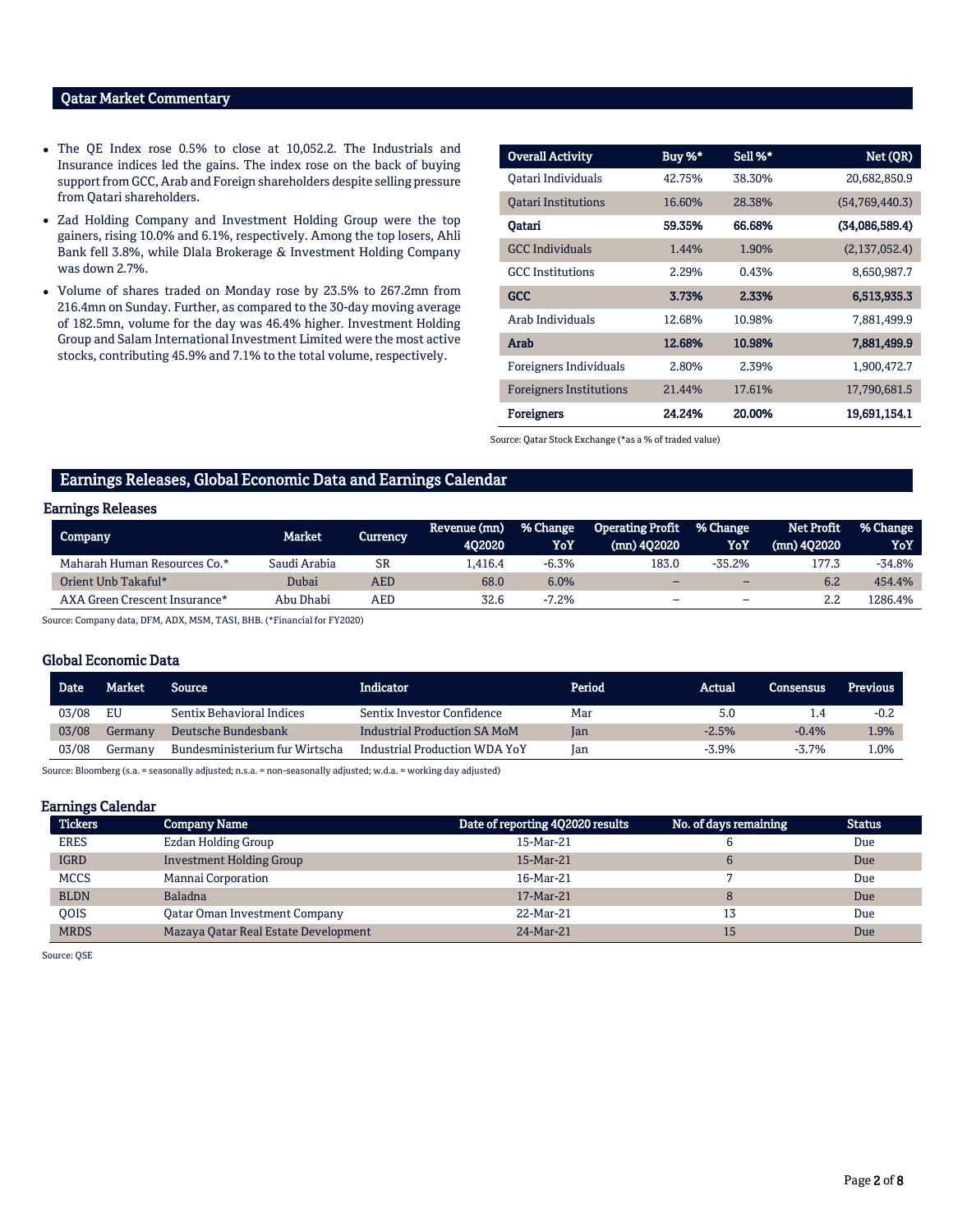# News

# Qatar

- DBIS posts net profit of QR3.4mn in 4Q2020 vs. net loss of QR9.4mn in 4Q2019 – Dlala Brokerage and Investments Holding Co. (DBIS) reported net profit of QR3.4mn in 4Q2020, as compared to net loss of QR9.4mn in 4Q2019 and net profit of QR1.3mn in 3Q2020 (+162.4% QoQ).The company's net brokerage commission income came in at QR6.2mn in 4Q2020, which represents an increase of 81.0% YoY. However, on QoQ basis net brokerage commission income fell 25.1%. In FY2020, the company has reported a net profit of QR6.9mn as compared to a net loss of QR14.7mn in FY2019. The earnings per share amounted to QR0.024 in FY2020 as compared to loss per share of QR0.052 in FY2019. The board recommended to retain the earning. (QSE)
- QEWS AGM endorses items on its agenda  $-$  Qatar Electricity  $\&$ Water Company (QEWS) announced the results of the AGM. The meeting was held on March 08, 2021 and the following resolution were approved. (1) The board of directors report on the activities of the company, its financial position for the year ended December 31, 2020 and the future plans for the company. (2) The auditor's report for the year 2020. (3) The company's balance sheet and profit and loss account for the year 2020, and distribution of cash dividends to shareholders for the year 2020 at the rate of 63% of the nominal value of each share. (4) Corporate Governance Report for the year 2020. (5) Discharge the members of the board of directors from their responsibilities and approving their remuneration at 1.01% of the net profits. (6) Reappointment of Ernst & Young as company auditors for the financial year 2021, with fees amounting to QR395,000. (QSE)
- BRES AGM endorses items on its agenda Barwa Real Estate Company (BRES) announced the results of the AGM. The meeting was held on March 08, 2021 and the following resolution were approved. (1) To review and approve the board of directors' Report on the activities of the company and its financial position for the financial year ending December 31, 2020 as well as to discuss and approve the company's future plans for the year 2021. (2) To review and approve the auditors' report on the financial statements of the company for the year ending December 31, 2020. (3) To review and approve the Shari'ah Supervisory Board report for the year ending December 31, 2020 and appoint new Shari'ah Supervisory Board for the year 2021. (4) To discuss and approve the company's balance sheet and profit/loss statement for the year ending December 31, 2020. (5) To approve the Board of Directors' proposal of cash dividend of QR 0.125 per share,12.5% of the share value, for the financial year ending December 31, 2020. (6) To absolve the Board of Directors' members of any liability for the financial year ending December 31, 2020 and approve their remuneration for the year then ended. (7) To discuss and approve the company's Governance Report for the year ending December 31, 2020. (8) To appoint the Auditors for the 2021 financial year and agree their fees. (QSE)
- QFLS AGM endorses items on its agenda Qatar Fuel Company (QFLS, WOQOD) announced the results of the AGM. The meeting was held on March 08, 2021 and the following resolution

were approved. (1) Approval of the board of directors report on company activities, financial standing for the year 2020, and its future plans. (2) Approval of the External Auditors Report on WOQOD Group financial statements for the Fiscal period ended December 31, 2020. (3) Approval of WOQOD Group financial statements and profit and loss account for the year 2020 ended December 31, 2020. (4) Approval of the distribution of QR457mn from net profits realized for the year 2020 representing QR0.46 per share to shareholders by way of dividends. (5) Approval of the release of the Board of Directors from liability vis-à-vis management actions, and their discharge from any liability or responsibility in relation to the fiscal year ended December 31, 2020 and approval of their remuneration. (6) Approval of the WOQOD Group Governance Report for the year 2020. (7) Approval of the appointment of M/s Deloitte as an External Auditor of WOQOD Group for the year 2021 and determining their fees. (QSE)

- ZHCD to hold its AGM and EGM on April 05 Zad Holding Company (ZHCD) announced that the General Assembly Meeting AGM and EGM will be held on April 05, 2021, via video conference at 04:30 pm. In case of not completing the legal quorum, the second meeting will be held on April 12, 2021, via video conference at 04:30 pm. The agenda for the AGM includes to discuss and approve the financial report of the company for the year ended December 31, 2020 and to approve the recommendation of the Board of Directors to distribute dividends of 70% cash and 10% bonus shares for the financial year 2020, among others. (QSE)
- SIIS board of directors to meet on March 14 Salam International Investment Limited (SIIS) has announced that its board of directors will be holding a meeting on March 14, 2021 to discuss the distribution of tasks among the members of the board of directors, in addition to the appointment of the Secretary of the Board, immediately following the General Assembly meeting of the Company. (QSE)
- DOHI changes the venue for its AGM and approves board of directors candidates - Doha Insurance Group (DOHI) announced that in compliance with the precautionary measures that have been adopted to combat the spread of the Coronavirus (COVID-19), the company has changed the venue for the Annual General Assembly Meeting (AGM) to the Le Crillon and Al-Ghariya (1) hall and to the Al-Ghariya (2) hall at the La Cigale Hotel at 4:30pm on March 22, 2021. In the event that a legal quorum is not established, a second (alternate) meeting will be convened on March 29, 2021 at the same place and time. The QCB approved list of DOHI's board of directors candidates for 2021-2023. (QSE)
- Reappointment of QAMC's board of directors In-line with Article no. 22-1 of the company's Articles of Association, Qatar Aluminum Manufacturing Company's (QAMC) board of directors have been reappointed for a new term starting March 3, 2021 until the meeting of the company's Annual Ordinary General Assembly (AGM) which will be held to approve the financial statements for the financial year ending December 31, 2023. The composition of QAMC's Board of Directors is as follows – (1) Abdulrahman Ahmad Al-Shaibi, Chairman (2) Ahmad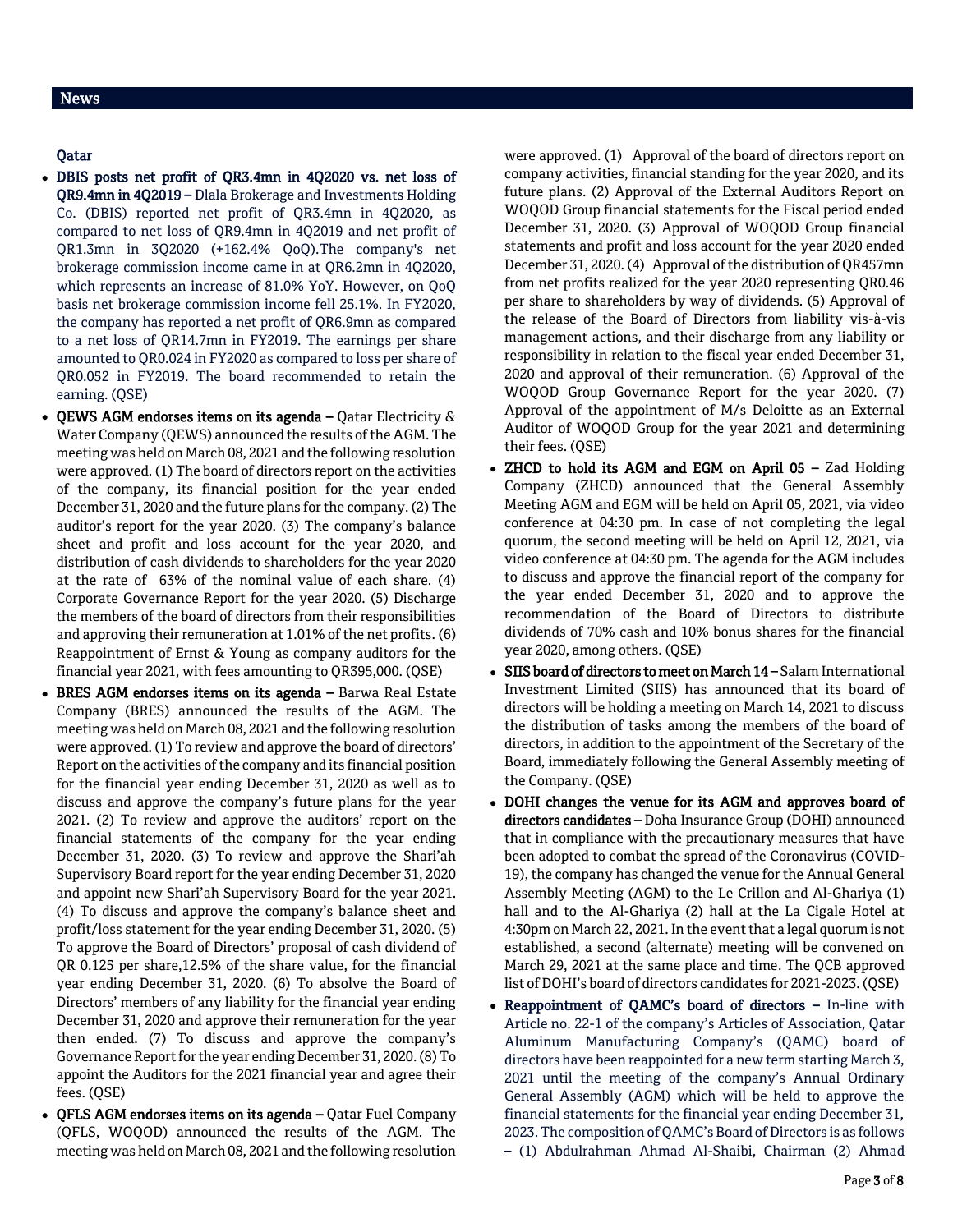Saeed Al-Amoodi, Vice Chairman (3) Nabeel Mohammed Al-Buenain, Member (4) Mohammed Essa Al-Mannai, Member (5) Mohammed Jaber Al-Sulaiti, Member (6) Khalid Mohammed Laram, Member. (QSE)

- DHBK to hold its AGM and EGM electronically on March 15 Further to the invitation of Doha Bank (DHBK) board of directors to attend the Ordinary & Extraordinary General Assembly meetings (AGM & EGM) which was published in the newspaper on February 26, 2021, in compliance with the instructions of the Ministry of Public Health to limit the spread of Coronavirus pandemic, the Ordinary & Extraordinary General Assembly meetings will be held via Zoom application at 04:30 pm on March 15, 2021. In case the quorum is not achieved, a second meeting will be held on March 23, 2021 at the same time. (QSE)
- DBIS announces the resignation of its CEO Dlala Brokerage and Investment Holding Company (DBIS) announced that Dr AbdulAziz Ali Al Hammadi resigned from his position Chief Executive Officer (CEO) effective March 08, 2021. (QSE)
- BRES shareholders approve dividend distribution of QR0.125 per share – Barwa Real Estate Company (BRES) held its Ordinary General Assembly Meeting on Monday after the completion of the quorum required for the meeting that reached 57.05%. The Ordinary General Assembly approved the proposal of the board of directors to distribute cash dividends at the rate of QR0.125 per share, 12.5% of the nominal value of the share with a total of QR486.4mn. Speaking on the occasion, BRES' Chairman, Salah bin Ghanem Al Ali said, "The fiscal year 2020 witnessed many challenges and difficulties due to the repercussions of the COVID-19 pandemic, as the global economy witnessed many negative impacts that affected most economic activities in various countries of the world. Thanks to the wise leadership of the country, the Qatari economy has been able to overcome these repercussions with limited effects. The government has adopted many supportive economic measures since the beginning of the pandemic to support the national economy in general and the real estate sector in particular." (Qatar Tribune)
- QEWS plans \$3bn electricity, power project Qatar Electricity and Water Company (QEWS) has developed a future plan for the next decade, in line with the country's growing needs for electricity and water and to support infrastructure projects and 2022 FIFA World Cup. The company has plans to construct a new plant entailing \$3bn investment with a capacity of 2,600 MW of electricity and 100 Million Gallons Per Day (MIGD) of desalinated water, said Chairman of QEWS Board of Directors, HE Saad bin Sherida Al Kaabi addressing the Ordinary General Assembly Meeting of the QEWS was held virtually. The meeting, chaired by Saad bin Sherida Al Kaabi, approved the proposal of the Board of Directors to distribute dividend to the shareholders at the rate of 63% of the nominal value of the share (QR0.63 per share) for the year ended on December 31, 2020. "The company is working actively to diversify its revenue sources, operations and raise the level of performance efficiency to preserve the natural and environmental resources. In this framework, the company completed Umm Al Houl Power project, which is operating at its full electricity and water capacity," said Saad bin Sherida Al Kaabi. The meeting also approved the Financial Statements, the report of the board of directors on company's activities, the financial position and future plan. "The company is currently

working on the expansion project, which will increase the water production capacity of the plant by 45% to 198 MIGD and the project is expected to be fully commissioned during the second quarter of 2021," he added. He added that Siraj 1 project, which is one among the largest solar power projects in the region in terms of size and capacity, is expected to be completed by first half of 2022, with a capacity of 800 MW of electricity. "One of the most prominent local projects in this context is the construction of Ras Abu Fontas station with a capacity of 2,600 MW of electricity and 100 MIGD of desalinated water. The project is scheduled to be completed in the third quarter of 2024 at a cost of approximately \$3bn with an IRR of 7% to 8%," he added. "The company also plans to build another new plant in 2027, similar to the Ras Abu Fontas Power Plant in terms of production capacity and financial returns," he added. (Peninsula Qatar)

- Nebras Power moves ahead with global plans Despite challenging environment at global level due to outbreak of coronavirus pandemic, Nebras Power, the foreign investment arm of Qatar Electricity & Water Company (QEWS), is moving ahead with its global expansion plans. Nebras Power has expanded its investments in the Netherlands by entering into partnerships to develop solar energy stations and works are in progress to complete the same in 2021, according to the Annual Report of QEWS released yesterday. In addition, Nebras Power is in the process of increasing its stake in several projects in Jordan and these acquisitions are expected to be completed in 1H2021. Nebras Power has also embarked on expanding its operations in Brazil by studying new investment opportunities. The company has reviewed many investment opportunities and entered into negotiations with investors around the world during the year and these efforts are expected to add new assets to its investment portfolio in 2021. As per the report, the company has completed the acquisition of a 49% stake in 'Stockyard Hills' a wind energy project in Australia, located in the Australian state of Victoria. The project contains 149 wind turbines with a total capacity of 527 MW and commercial operation of the plant is expected to start at the beginning of the year 2021. The project will be the largest wind energy project in the southern hemisphere and this acquisition is an important initial step for the company to enter the Australian energy market and invest in wind energy projects. (Peninsula Qatar)
- BRES eyes development of land stock to boost revenues in 2021 – Barwa Real Estate Company (BRES) is keen to increase revenues via a "balanced mix of operational projects," which meet the needs of Qatar's real estate market and lower risk potential as part of plans to be achieved in 2021. This was announced during BRES' Ordinary General Assembly Meeting held Monday, which was presided over by the company's Chairman, Salah bin Ghanem Al-Ali. Aside from Al-Ali, Barwa Real Estate Group CEO Abdulla Jobara Al-Romaihi, the company's auditor, and representatives of the Ministry of Commerce and Industry, Companies Control participated in the meeting, which was held virtually, in compliance with the precautionary measures issued by the government to limit the spread of COVID-19. As the impact of the COVID 19 pandemic continues to take its toll on the global economy during the year 2021, BRES is keen to work on various aspects during the year, which the group considers to be the pillars of its business, the board of directors report stated. In addition to working on master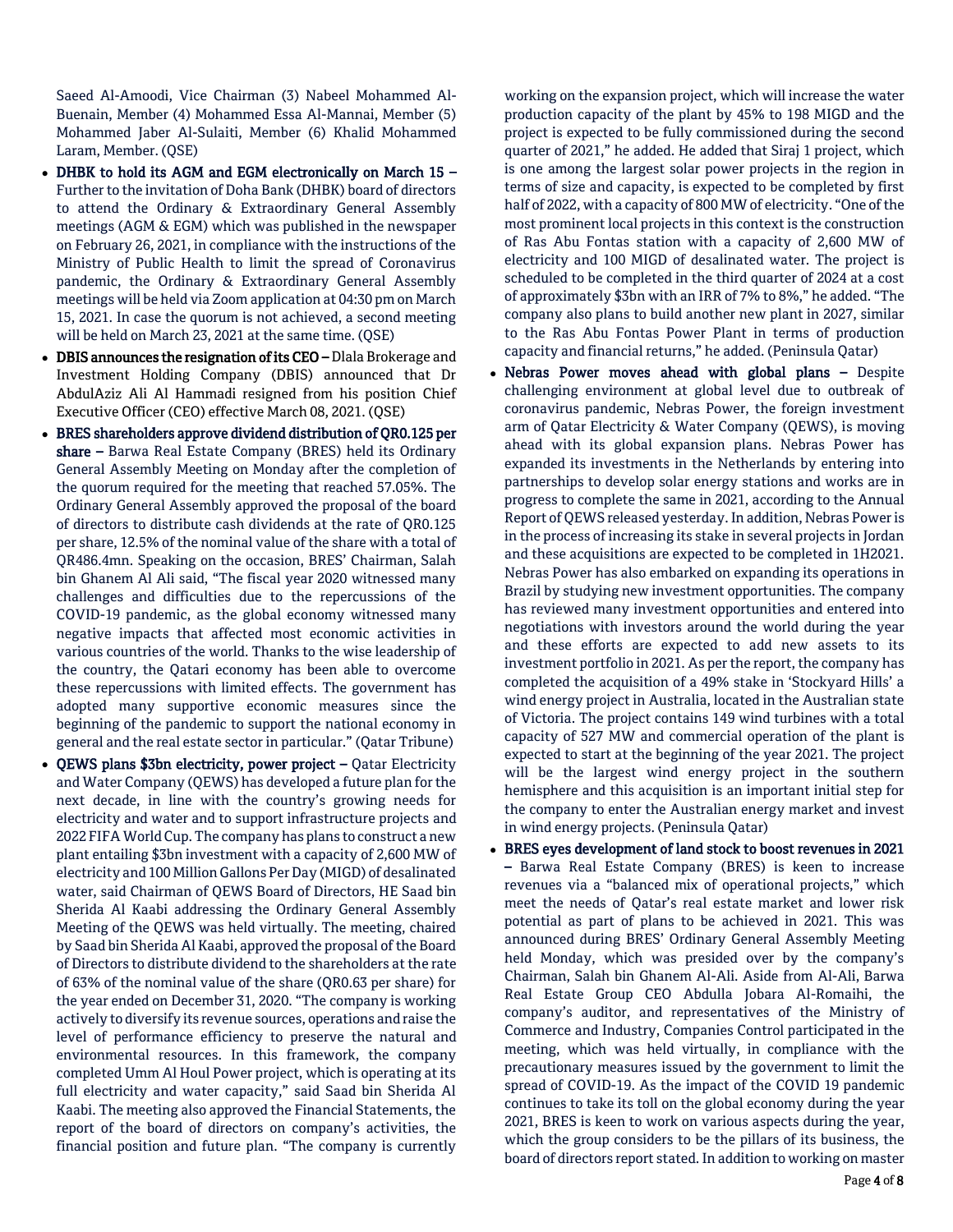plans and feasibility studies for many new projects on the existing lands of the group, the group owns a stock of land that reaches an area of 7.7mn square meters, 68% of which is inside Qatar, and the remaining 32% is in other regions around the world. Plans for 2021 also include rationalizing operational, administrative, and financing expenditures to achieve the maximum possible benefit without affecting the quality of the projects and services provided, according to the board's report. Similarly, the report stated that the company plans on improving the group's brand and raising the efficiency of the corporate system by providing the best quality services at competitive prices, which satisfy the aspirations of customers, in addition to its ongoing contribution towards national and social initiatives. (Gulf-Times.com)

- Qatar tops global Internet adoption list with 99% users Qatar has ranked number one globally in Internet Adoption according to 'The Global State of Digital 2021' report released by Hootsuite. The report features in-depth profiles of more than 230 countries and territories around the world. With a population of 2.91mn in January 2021, over 99% of Qatar's population live in urban areas, and 2.88mn Internet users were recorded in Qatar in January 2021, an increase of 29,000 between 2020 and 2021, the report said. Other countries with 99% Internet adoption include Bahrain, Iceland, Kuwait, Norway, and the UAE. The Hootsuite report also stated that Qatar has 2.87mn social media users, equivalent to 98.8% of the total population as of January 2021. Qatar's mobile connections increased by 35,000 (+0.8%) between January 2020 and January 2021, raising the connections to 4.67mn and 160.6% of the population. The mobile connection figures are shown to exceed the total population because many people use several mobile connections. Over 70% of the population use pre-paid connections, while fewer than 29% use post-paid connections. Broadband connections ranging from 3G to 5G covers 87% of the population. (Peninsula Qatar)
- QCB in process of issuing security controls applicable to fintechs – The Qatar Central Bank (QCB) is in the process of issuing information security controls that will be applicable to all the fintech segments, following the launch of the National Information Security Standards Framework by the Ministry of Transport and Communications in 2019. Given the gravity of cyber risks to financial institutions and the overall financial system, the development of a mandatory comprehensive cyber security framework would be vital for Qatar as a fintech hub, said a joint report of the Qatar Financial Centre Authority and Refinitiv. During 2019, Qatar's banks came under a barrage of cyber-attacks in the form of phishing attempts and targeted social engineering attacks on the banking sector increased by 50% between the first quarter and the fourth quarter of 2019, making up over 50% of overall cyber-attacks during the year, according to the Qatar Central Bank 2019 financial stability report. As a result, the QCB developed practices and response mechanisms to tackle cyber-attacks on the financial sector to enhance financial institutions' cyber security capabilities. The QCB also established a dedicated Information Security Department (ISD) in 2019, which is responsible for guiding financial institutions towards improving information security and maintaining a high level of cyber resilience. This function focuses on developing six fundamental elements of cybersecurity program such as governance, threat intelligence,

security operations, security architecture, risk management and cyber security capabilities development. (Gulf-Times.com)

- ONA: Saudi's Foreign Minister meets the Emir in Doha Saudi Arabia's Foreign Minister Prince Faisal bin Farhan Al Saud held talks with Qatar's Emir HE Sheikh Tamim bin Hamad Al-Thani in Doha about improving relations between the two countries, the Qatar state news agency QNA reported. The visit to the Qatari capital comes after Saudi Arabia and its Arab allies in January agreed to end a bitter political row with Doha and restore ties severed since mid-2017. QNA said the prince delivered a verbal message from Saudi King Salman bin Abdulaziz Al Saud on enhancing bilateral ties as well as on regional and international developments. (Reuters)
- Qatar's sports sector offers huge opportunities for firms Qatar's sports sector offers huge opportunities not only because of upcoming FIFA World Cup 2022 but many other major sport events slated to happen after the football world cup, said a panel of experts in a webinar. Qatar Financial Centre (QFC) in collaboration with the Qatari-Russian Center for Cooperation (QRCC) organized a webinar on, 'Emerging Opportunities in Sports: Qatar & Russia' and 'How to succeed in Qatari sports market'. The event shed light of Qatar's Sport market and discussed opportunities on the road to 2022 and beyond. The event introduced opportunities in the sports sector in the Qatari market to large Russian corporations, SMEs and start-ups and discussed about the potential collaboration with Qatar which Russian companies can take advantage of the unique sports environment. Aspire Zone Foundation, Business Management & Intelligence Director, Kamel Badawy said, "Qatar is in a very strong position in terms of sports and business. There are strong ties between Qatar and Russia related to sports and World Cup specifically. And these ties are rising due to strong participation of QFC by bringing businesses to Qatar." "Qatar is a business and sports hub not only because of FIFA World Cup 2022 which is just the beginning. There are a lot of sports events that are happening, and will happen as the 2030 Asian Games are coming. Therefore, there will be plenty of market and opportunities beyond FIFA World Cup 2022. We at Aspire are going towards more than 20 events for sports every year," he added. (Peninsula Qatar)

#### International

 US wholesale stocks rise; inventories-to-sales ratio lowest in six years – US wholesale inventories increased solidly in January even as sales surged and it is taking wholesalers the shortest time in six years to clear shelves, a sign of strengthening demand that aligns with expectations for faster economic growth this year. The Commerce Department said on Monday that wholesale inventories rose 1.3% as estimated last month. Stocks at wholesalers gained 0.6% in December. The component of wholesale inventories that goes into the calculation of gross domestic product also increased 1.3% in January. Inventories rose 0.6% in January from a year earlier. Sales at wholesalers jumped 4.9% after advancing 1.9% in December. At January's sales pace it would take wholesalers 1.24 months to clear shelves. That was the shortest since November 2014 and was down from 1.29 months in December. Domestic demand is picking up after hitting a pothole late in the fourth quarter, driven by declining COVID-19 infections and nearly \$900 billion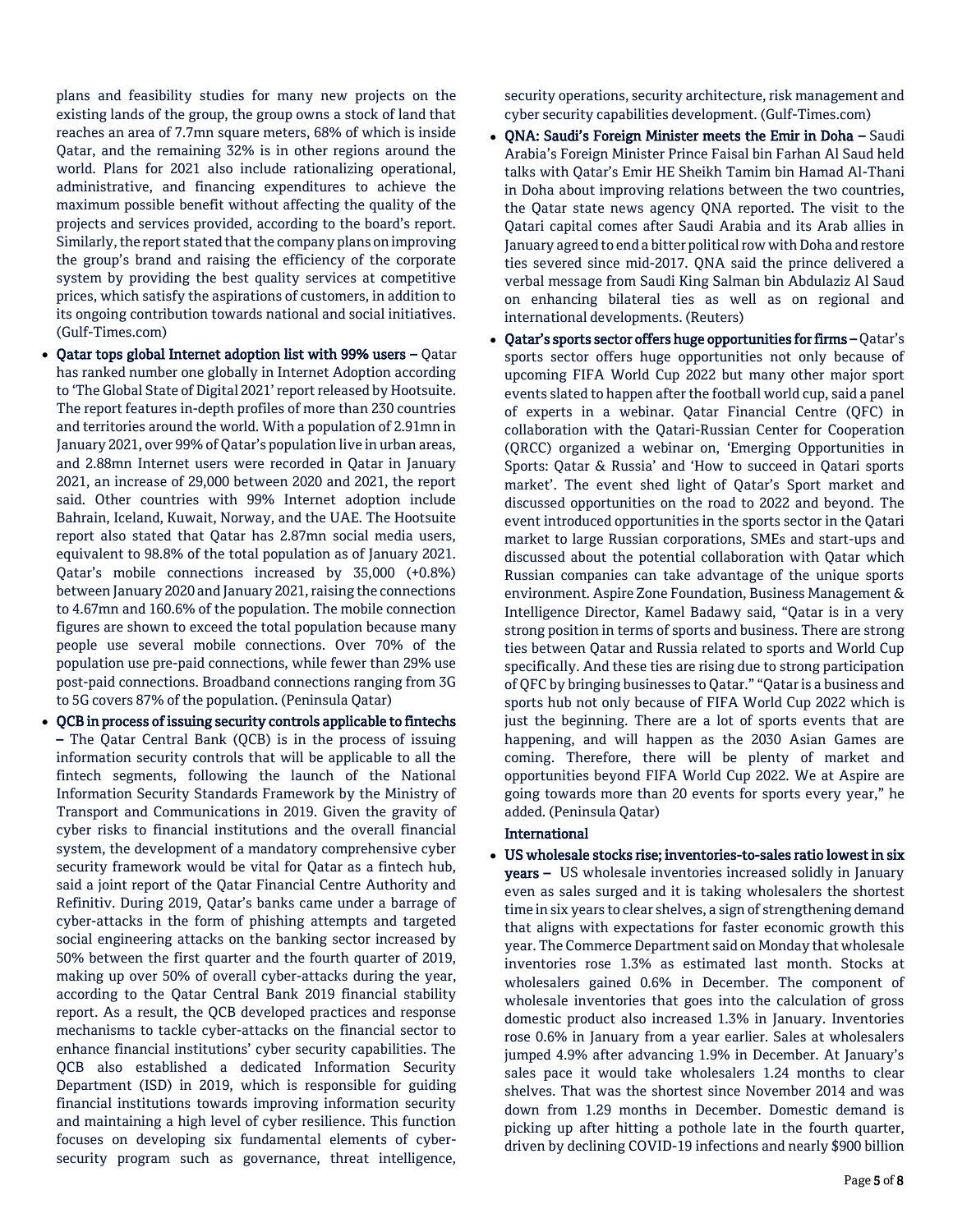in additional pandemic relief from the government. Consumer spending rebounded sharply in January after slumping in November and December. Spending is likely to accelerate further if Congress, as expected, approves President Joe Biden's \$1.9tn coronavirus relief plan. The bill, which was passed by the Senate on Saturday, will send onetime \$1,400 checks to many low- and middle-income Americans as well as extend government-funded unemployment benefits for millions of people. Households have accumulated \$1.8tn in excess savings. (Reuters)

- US consumers expect to spend more on rent and other bills, NY Fed survey finds - US consumers said they expect to spend substantially more on rent, gas and other essentials over the next year, a sign some people are expecting key costs to rise as the economy continues to heal from the crisis caused by the coronavirus pandemic, according to a survey released Monday by the Federal Reserve Bank of New York. Consumers said they expect gas prices to rise by a median 9.6% over the next year, up from 6.2% in January. It was the fifth straight month of increase and a new high for the survey, which launched in 2013. Similarly, rent is expected to increase by a median of 9.0% over the next year, up from 6.4% in January. Respondents also raised their expectations for how much food, medical care and college will cost over the next year. A drop in coronavirus infections, the distribution of vaccines and expectations for additional fiscal support is raising hopes that the US economy could be poised for a robust recovery this year. Investors expecting stronger inflation are moving into riskier assets, leading to a rise in longterm Treasury yields. Some investors worried about inflation have speculated the Fed would move to lower long-term borrowing costs by adjusting its bond-buying program. But Fed officials signaled last week that they view the rise in long-term yields as a sign of growing optimism about the economy and do not expect to adjust monetary support in the near future. Fed officials will meet again for a policy-setting meeting on March 16 and 17. The New York Fed's survey is based on a rotating panel of about 1,300 households. (Reuters)
- Barclaycard: UK consumer spending hit again as lockdown goes on – British consumers cut back heavily on spending as they spent a second month in a COVID-19 lockdown in February but confidence in the economy hit a 12-month high, payment card firm Barclaycard said. Consumer spending was 13.8% lower than a year before, similar to January's plunge of around 16%, Barclaycard said. Spending on essential items grew 5.3% and online grocery shopping surged. But spending on non-essentials plummeted 22.1% with many businesses still closed. After suffering its biggest slump in three centuries last year, Britain's economy is expected to grow strongly once the COVID restrictions are lifted between now and late June. Barclaycard said a survey which it had commissioned showed consumers' confidence in the wider economy rose by 4 percentage points to 28%, its highest point since the pandemic hit last year. Many people were thinking about where to spend the savings they had racked up while stuck at home. A fifth of those who had saved more than normal said they would take a big holiday and 13% planned treats for themselves. The survey of 2,003 people was conducted between February 19 and February 22, before Finance Minister Rishi Sunak announced an extension of support for households and businesses in a new budget plan last week. The Bank of England is watching to see how much of the big increase

in household savings is spent as it tries to gauge the likely strength of the economy's bounce-back. (Reuters)

- Ifo: Production outlook for German industry brightens further -The mood in the German manufacturing sector improved for the third month in a row in February, with car companies in particular planning to ramp up production, the Ifo economic institute said on Monday. Ifo said its index for industrial production expectations rose to 20.7 from 9.4 in January, driven by a jump of the sub-index for the automotive and car supplier industry to 35 points from -1 in the previous month. (Reuters)
- Japan downgrades fourth-quarter GDP as companies scale back spending - Japan's economy expanded at a slower-thaninitially-reported pace in October-December, with firms tightening spending on plant and equipment as the coronavirus pandemic clouded their business plans. The slower growth was mainly due to a sharper contraction in private inventories and capital expenditure expanding less than previously thought in the fourth quarter, even as exports remained solid. Separate data showed household spending was hit by a much bigger annual drop in January than in the prior month, a sign the COVID-19 pandemic was keeping consumers cautious about shopping. The economy grew an annualized 11.7% in October-December, weaker than the preliminary reading of 12.7% annualized growth to mark the second straight quarter of growth, Cabinet Office data showed. The reading, which was weaker than economists' median forecast for a 12.8% gain, translates into a real QoQ expansion of 2.8% from October-December, versus a preliminary 3.0% gain. Capital spending grew 4.3% from the previous quarter, lower than a preliminary 4.5% rise, but outpacing the median forecast for a 4.1% increase. Private inventories, including raw materials and manufactured products, subtracted 0.6 percentage point from revised gross domestic product growth (GDP), which was more than a negative preliminary contribution of 0.4 percentage point. (Reuters)

# Regional

- Gulf countries get fiscal leeway after OPEC+ extends output cuts – Oil-rich GCC countries, whose state coffers have been battered by the coronavirus crisis, are set to get some fiscal respite after OPEC and its allies last week agreed to extend most oil output cuts into April. While lower output could weigh on the region's overall growth this year, higher oil prices are set to curb deficits, providing some headroom for a potential boost to GCC economies recovering from the COVID-19 pandemic. "These countries will still benefit from the higher oil revenue, as the forecast increase in oil price outweighs the lower output," said Monica Malik, chief economist at Abu Dhabi Commercial Bank. "The marked narrowing in the fiscal deficit with higher oil revenue gives further space to increase fiscal support to the economies." (Reuters)
- S&P: Saudi wealth fund PIF to support corporate credit growth Investments by Saudi Arabia's wealth fund Public Investment Fund (PIF) will support credit growth among companies in the Kingdom, ratings agency S&P said on Monday. PIF, a \$400bn investment vehicle, is at the center of economic reforms to transform the oil-dependent economy. The fund plans to inject at least \$40bn annually in the local economy until 2025, and to increase its assets to SR4tn by that date. "The Public Investment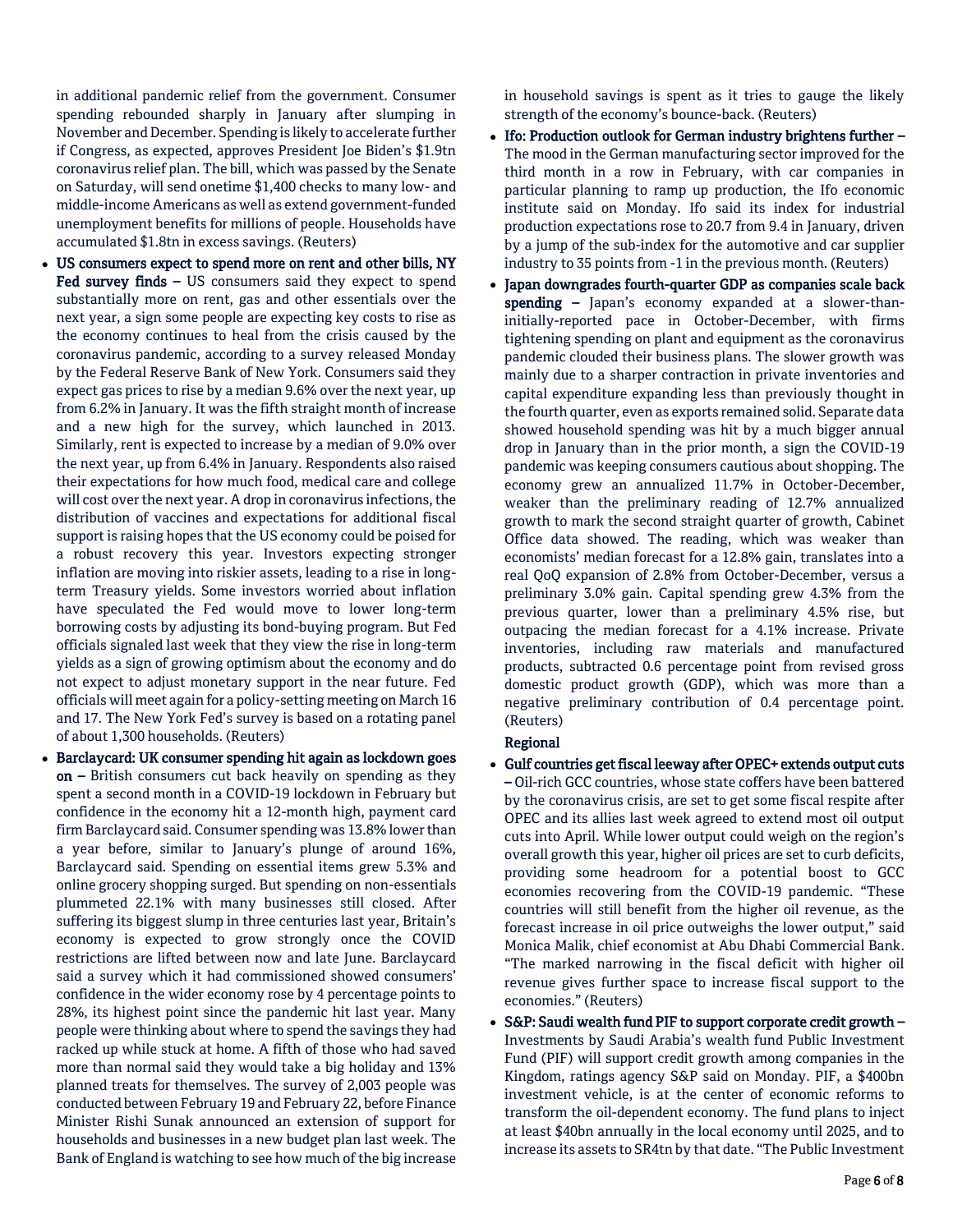Fund has recently announced investment initiatives that we expect will spur corporate credit growth, mostly in constructionrelated industries," S&P said. "This will offset the gradual lifting of support aimed at easing the impact of the pandemic," it said. The Saudi central bank said on Sunday it had extended a deferred payment program to support private sector financing for an additional three months until June 30 as part of measures to stem the impact of the coronavirus pandemic on the economy. It also said a guaranteed financing program had been extended for an additional year until March 14, 2022 to support small and medium enterprises. (Reuters)

- ADQ to merge Rafed, Union71 within Pure Health ADQ, a holding company with a broad portfolio of major enterprises spanning key sectors of Abu Dhabi's diversified economy, signed an agreement to merge its healthcare support services entities, Rafed and Union71, with Pure Health, an integrated healthcare solutions provider in the UAE. Under the terms of the agreement, ADQ will transfer its ownership of Rafed and Union71 to Pure Health and receive a stake in the new end-to-end healthcare services leader. The company will be well-positioned to serve hospitals, integrated healthcare systems, healthcare suppliers, the federal government, and others across the spectrum of care throughout the UAE. Chief Executive Officer of ADQ, Mohamed Hassan Alsuwaidi said, "By merging Rafed and Union71 within Pure Health, we continue advancing ADQ's strategy to grow a provision-centered healthcare and pharma cluster that delivers clinical excellence, optimal healthcare system spend and effective population health management." (Zawya)
- Oman hotel guest numbers down 49.5% in January The total number of guests in the (3-5) star category in Oman fell by 49.5% at the end of January 2021 to stand at 78,451 guests compared to 155,488 guests for the same period of 2020, a report said. Meanwhile, the as the occupancy rate reached 27%, reported Oman News Agency (ONA), citing the latest monthly statistics released by the National Centre for Statistics and Information (NCSI). The total revenues of these hotels also fell to OMR6.231mn in January 2021, compared to OMR21.026mn during the same period of the previous year. (Zawya)
- Oman sells OMR162mn 91-day bills; bid-cover at 1.06x Oman sold OMR162mn of 91-day bills due on June 9, 2021. Investors offered to buy 1.06 times the amount of securities sold. The bills were sold at a price of 99.802, have a yield of 0.796% and will settle on March 10, 2021. (Bloomberg)
- Bahrain's national budget approved Bahrain's national budget for 2021-2022 has been unanimously approved by the Shura Council. It will now be referred by the National Assembly and Parliament Speaker Fouzia Zainal to His Majesty King Hamad for ratification. During the chamber's weekly session yesterday, Shura Council Chairman, Ali Saleh Al Saleh said unprecedented circumstances called for unprecedented measures, but the people's benefits have remained untouched in the new budget. (Zawya)
- Investcorp said to raise \$1bn for North American deals Investcorp Holdings has raised about \$1bn for its first private equity fund focused on North American assets, according to sources. The biggest private equity and alternative asset manager in the Middle East is set to complete a first close on the fund soon, and aims to eventually raise about \$2bn, the sources

said. The fund will focus on investing in areas including technology and data companies, along with supply chain and industrial services. Among the fund's backers are a Middle East sovereign wealth fund and large asset managers from the US and Europe. Bahrain-based Investcorp, which oversees about \$34bn, is raising more funds for specific uses as it looks to boost assets under management. It is previously tended to book deals on its own balance sheet and sell them on to investors. Set up in 1982, the money manager is already the Gulf's largest private investor in US real estate and has said it wants to boost its assets under management to \$50bn in the coming years. Abu Dhabi sovereign fund Mubadala in 2017 acquired a 20% stake in Investcorp, which has backed companies including Tiffany & Co. and Gucci Ltd. (Bloomberg)

 Bahrain sells BHD70mn 91-day bills; bid-cover at 1.93x – Bahrain sold BHD70mn of 91-day bills due on June 9, 2021. Investors offered to buy 1.93 times the amount of securities sold. The bills were sold at a price of 99.672, have a yield of 1.3% and will settle on March 10, 2021. (Bloomberg)